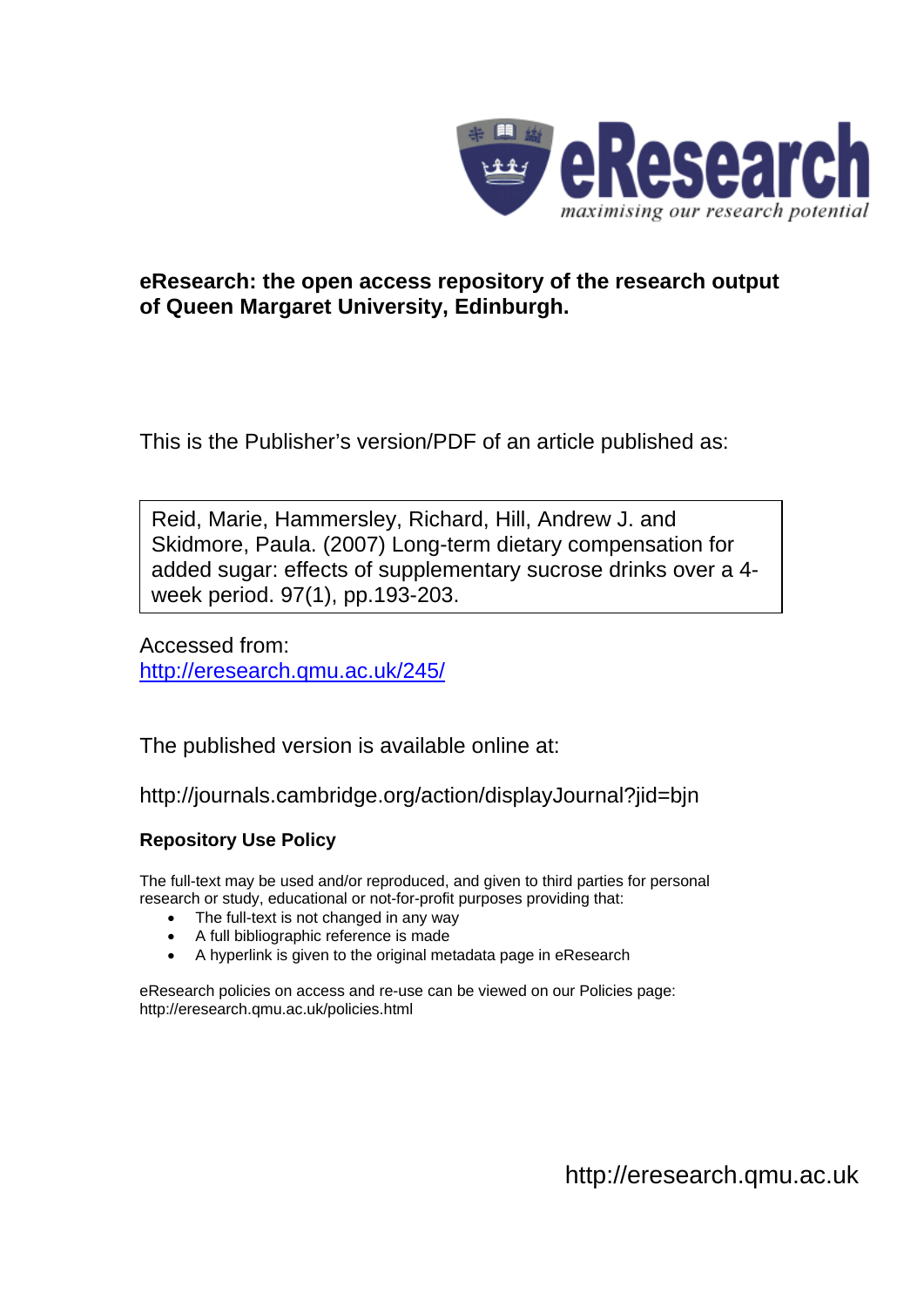## Long-term dietary compensation for added sugar: effects of supplementary sucrose drinks over a 4-week period

Marie Reid<sup>1,2\*</sup>, Richard Hammersley<sup>3</sup>, Andrew J. Hill<sup>4</sup> and Paula Skidmore<sup>5</sup>

<sup>1</sup> Psychology Department, Queen Margaret University College, Edinburgh, UK

 $2$ Feeding and Eating Disorder Service, Great Ormond Street Hospital, London, UK

<sup>3</sup>School of Life Sciences, Glasgow Caledonian University, Glasgow, UK

<sup>4</sup> Academic Unit of Psychiatry and Behavioural Sciences, School of Medicine, University of Leeds, UK

<sup>5</sup>School of Medicine, Health Policy and Practice, University of East Anglia, Norwich, UK

(Received 1 February 2006 – Revised 11 July 2006 – Accepted 18 September 2006)

The long-term physiological effects of refined carbohydrates on appetite and mood remain unclear. Reported effects when subjects are not blind may be due to expectations and have rarely been studied for more than 24 h. The present study compared the effects of supplementary soft drinks added to the diet over 4 weeks on dietary intake, mood and BMI in normal-weight women (n 133). Subjects were categorised as 'watchers' or 'non-watchers' of what they ate then received sucrose or artificially sweetened drinks  $(4 \times 250 \text{ ml per d})$ . Expectancies were varied by labelling drinks 'sugar' or 'diet' in a counter-balanced design. Sucrose supplements provided 1800 kJ per d and sweetener supplements provided 67 kJ per d. Food intake was measured with a 7 d diary and mood with ten single Likert scales. By 4 weeks, sucrose supplements significantly reduced total carbohydrate intake  $(F(1,129) = 53.81; P < 0.001)$ , fat  $(F(2,250) = 33.33; P < 0.001)$  and protein intake  $(F(2,250) = 28.04;$  $P$ <0.001) compared with sweetener supplements. Mean daily energy intake increased by just under 1000 kJ compared with baseline (t (67)  $df$  = 3·82; P<0.001) and was associated with a non-significant trend for those receiving sucrose to gain weight. There were no effects on appetite or mood. Neither dietary restraint status as measured by the Dutch Eating Behaviour Questionnaire nor the expectancy procedure had effects. Expectancies influenced mood only during baseline week. It is concluded that sucrose satiates, rather than stimulates, appetite or negative mood in normal-weight subjects.

#### Sucrose: Artificial sweeteners: Fat intake: Energy intake: Body weight

Obesity has become a major public health problem in many countries including the UK. For example, in 2002 in England, where the present sample was recruited, 43 % of men and 34 % of women were overweight and 22 % of men and 23 % of women were obese  $(BM\bar{I} > 30 \text{ kg/m}^2)$  (Department of Health, 2002). Obesity is due to a long-term energy surplus, with more energy taken in than expended (Skidmore & Yarnell, 2004). In theory, the solution to obesity is increasing expenditure and decreasing intake but this simplistic strategy is rather ineffective for many individuals (Skidmore & Yarnell, 2004). Paradoxically, over the past 40 years a steady decrease in reported average total energy intake has been found, from over 10 460 kJ (2500 kcal)/d in the 1950s to under 8370 kJ (2000 kcal)/d in the 1990s (Ministry of Agriculture, Fisheries & Food, 1991). This implies either underreporting (Goris et al. 2001) or energy expenditure decreasing even faster than intake (Prentice & Jebb, 1995; Astrup, 2005). One factor in the surplus is a high-fat diet (Hill et al. 2000). Although this is not the sole causal factor, reducing dietary fat intake is an important means of reducing energy intake and appears to be crucial in the prevention of obesity (Astrup et al. 2000; Astrup, 2005).

Fat is energy-dense, but less satiating than carbohydrates (Blundell & Burley, 1990). Complex carbohydrates are recommended in low-fat diets and help promote body-weight control and reduce the risk of heart disease (British Nutrition Foundation, 1999; Astrup et al. 2000), but the role of simple carbohydrates is less certain, and there may be certain health risks (Byrnes et al. 2003; Satia et al. 2005). Claims that they trigger cravings for carbohydrate and low mood may have been overstated (Reid & Hammersley, 2001), but still require controlled empirical investigation. Fat and sucrose intake are negatively correlated in surveys (Raben et al. 1997) but there is controversy over the effects of refined carbohydrate on appetite and weight control (Reid & Hetherington, 1997; Saris, 2003), based primarily on studies of under 24 h duration. Sugars may increase or decrease appetite and satiety (Geiselman & Novin, 1982; Hill & Blundell, 1986; Spitzer & Rodin, 1987; Teff et al. 1989; Blundell et al. 1994) and may or may not affect mood (for example, Lieberman et al. 1986; de Castro, 1987; Thayer, 1987; Pivonka & Grunewald, 1990; Benton, 2002) and craving (Toornvliet et al. 1997). Not all studies have blinded participants to what they ingest (see Reid & Hammersley, 1999), which

Abbreviations: DEBQ, Dutch Eating Behaviour Questionnaire; MAFF, Ministry of Agriculture, Fisheries and Food.

<sup>\*</sup> Corresponding author: Professor Marie Reid, fax  $+44$  131 317 3605, email mreid@qmuc.ac.uk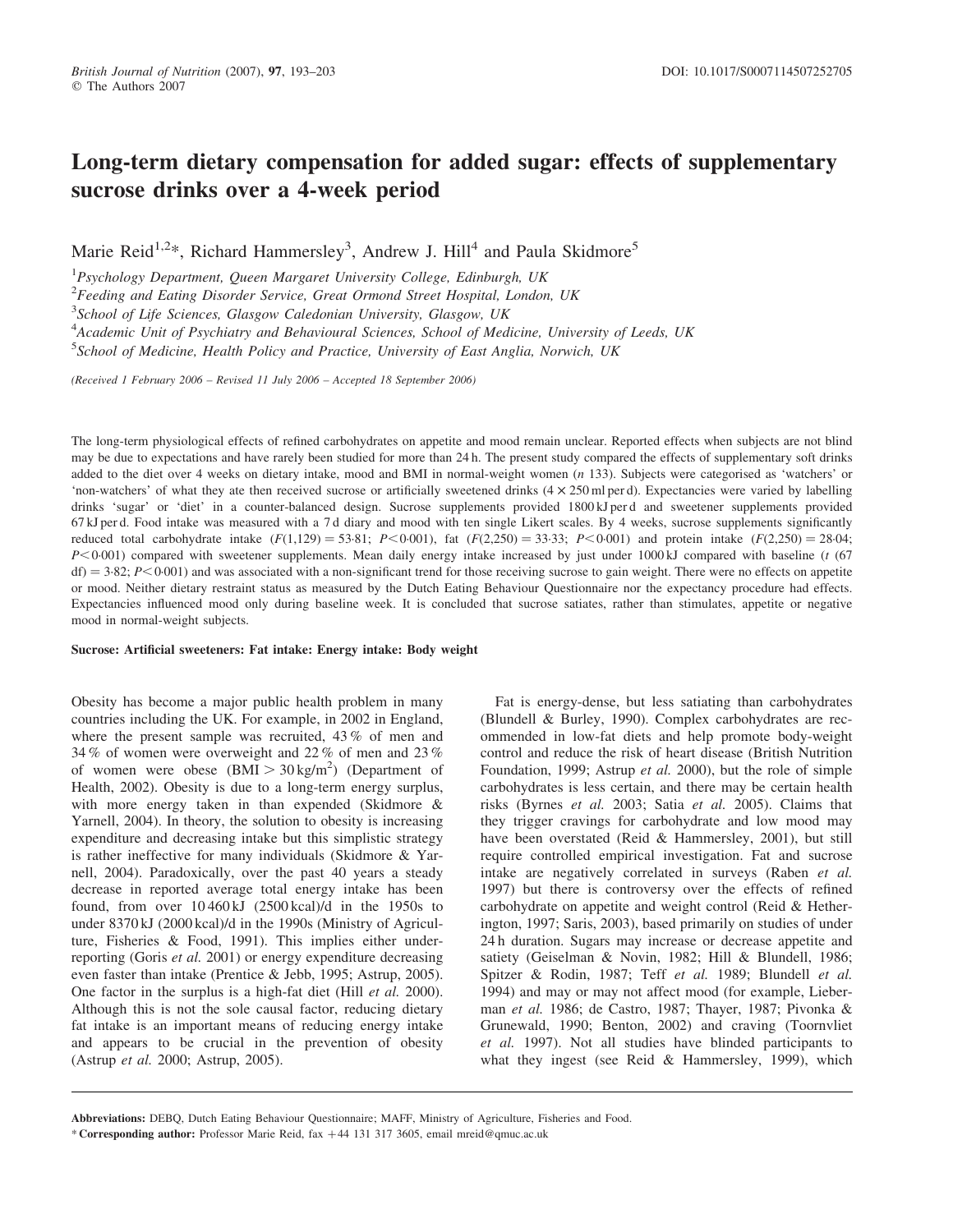may help explain variations in findings as participants may be influenced by their cognitive expectations and behave according to the 'well-known rule' (Poulton, 1989), in this case that carbohydrates affect appetite and mood.

Additionally, short-term studies may provide limited information since adaptation to these sorts of dietary manipulation probably takes days rather than hours (Astrup & Raben, 1992). Long-term work is more difficult to conduct, but is important for understanding dietary regulation and obesity. There have been only five long-term studies of the effects of refined carbohydrates in the diet of obese or overweight individuals. All have assessed the role of simple carbohydrates in low-fat weight-loss diets. Three using energy-reduced weight-loss diets found that the carbohydrate content of the diet did not influence weight loss (Surwit et al. 1997; Poppitt et al. 2002; Brinkworth et al. 2004). Two other studies (Raben et al. 1997, 2002) found a high-starch diet led to weight loss, but that individuals preferred the high-sucrose diet with which they gained weight slightly. This was probably due to palatability and thus increased energy intake from sweet drinks. Raben et al. (2002) found that sucrose supplementation increased energy intake over 10 weeks, with consequent increases in BMI. Participants were not aware of the content of the supplements but were able to guess by the end of the study.

A further two blinded trials added sugar or aspartame to the natural diet of normal-weight participants (Tordoff & Alleva, 1990; Reid & Hammersley, 1998). The former study found that fructose increased energy intake over 3 weeks compared with aspartame, although the effect was complicated by sex differences. No effects after the first day of intervention were reported in the second study.

Thus, three long-term studies have found that sucrose (or fructose) increases energy intake, while three have not found this effect, or have found as much weight loss as with alternative dietary regimens. A final consideration is that studies investigating the increased consumption of sugar-sweetened drinks suggest that the ingestion of sugar in liquid form does not lead to satiety as much as when it is in solid food (Goran, 2001; de Graaf et al. 2004).

To sum up, the previous literature suggests that either (a) sugar satiates, or (b) it does not satiate well, or (c) it actively stimulates appetite for carbohydrates and energy intake. Table 1 summarises the predicted outcomes of these alternative theories when sugar is added to the diet as a supplement.

The present study set out to test the alternative theories in Table 1 following on from Reid & Hammersley (1998) which involved normal-weight individuals and a natural free-living diet with blind supplementation with sugar or aspartame over 4 weeks and independent manipulation of what participants believed they were receiving. To maximise the likelihood of adverse effects of sugar, it was given in liquid form. The sample size was calculated using the effect sizes in Reid & Hammersley (1998). The study aim was to evaluate the effects of supplementary soft drinks added to the diet over 4 weeks under blind conditions on dietary intake, hunger, mood and BMI. It was hypothesised that sucrose supplementation would be compensated for in the diet, without weight gain or adverse effects on mood.

Two additional factors were examined simultaneously: the influence of drink labelling on behaviour and the effects of restrained eating. It was hypothesised that participants not blinded to the manipulation and those watching their weight would show poorer compensation. 'Watching what you eat' has been proposed as an activity distinct from dieting (Nichter et al. 1995), although the two are often conflated in nutritional surveys. In order to examine restraint without confounding it with dieting, two groups of women were compared; women who had low restraint scores, of normal weight and not currently dieting or 'watching what they eat' (Nichter et al. 1995) and women with high restraint scores, also of normal weight, not dieting, but 'watching what they eat'. Women who engage in this behaviour have sufficient energy intake to maintain weight, but exert deliberate control over what they eat (Reid et al. 2005b). This classification is correlated with restraint measured by the Dutch Eating Behaviour Questionnaire (DEBQ).

#### Research design and methods

This was a long-term study involving 1 week of baseline data collection followed by 4 weeks of sweet drink supplementation. Drinks contained either sucrose or an artificial sweetener (aspartame). Participants were either informed that they were receiving sugary drinks or 'diet' drinks, meaning that half were correctly informed about the drink content and half misinformed. In addition, participants were recruited according to whether they were or were not currently watching their weight. This resulted in a  $2 \times 2 \times 2$  design (sucrose v. aspartame, drinks labelled sugar v. labelled aspartame or diet, watcher *v*. non-watcher) with 133 subjects, as shown in Table 2.

#### Subjects

In total, 161 women were screened and recruited, but twentyeight failed to complete all 5 weeks of the study, leaving an

|  |  |  |  |  | Table 1. Predicted effects of sugar supplementation on diet and mood |
|--|--|--|--|--|----------------------------------------------------------------------|
|--|--|--|--|--|----------------------------------------------------------------------|

|                                                   | Sugar satiates                              | Sugar does not satiate well         | Sugar stimulates appetite for carbohydrates          |
|---------------------------------------------------|---------------------------------------------|-------------------------------------|------------------------------------------------------|
| Total energy intake                               | Does not increase by value of<br>supplement | Increases by value of<br>supplement | Increases beyond the value<br>of the supplement      |
| Carbohydrate intake elsewhere in<br>the diet      | Reduces to compensate                       | Stays the same                      | Increases                                            |
| Fat (and protein) intake<br>elsewhere in the diet | Reduces to compensate                       | Stays the same                      | Stays the same                                       |
| Hunger and mood                                   | No changes                                  | No changes                          | Hunger increases, arousal decreases,<br>mood worsens |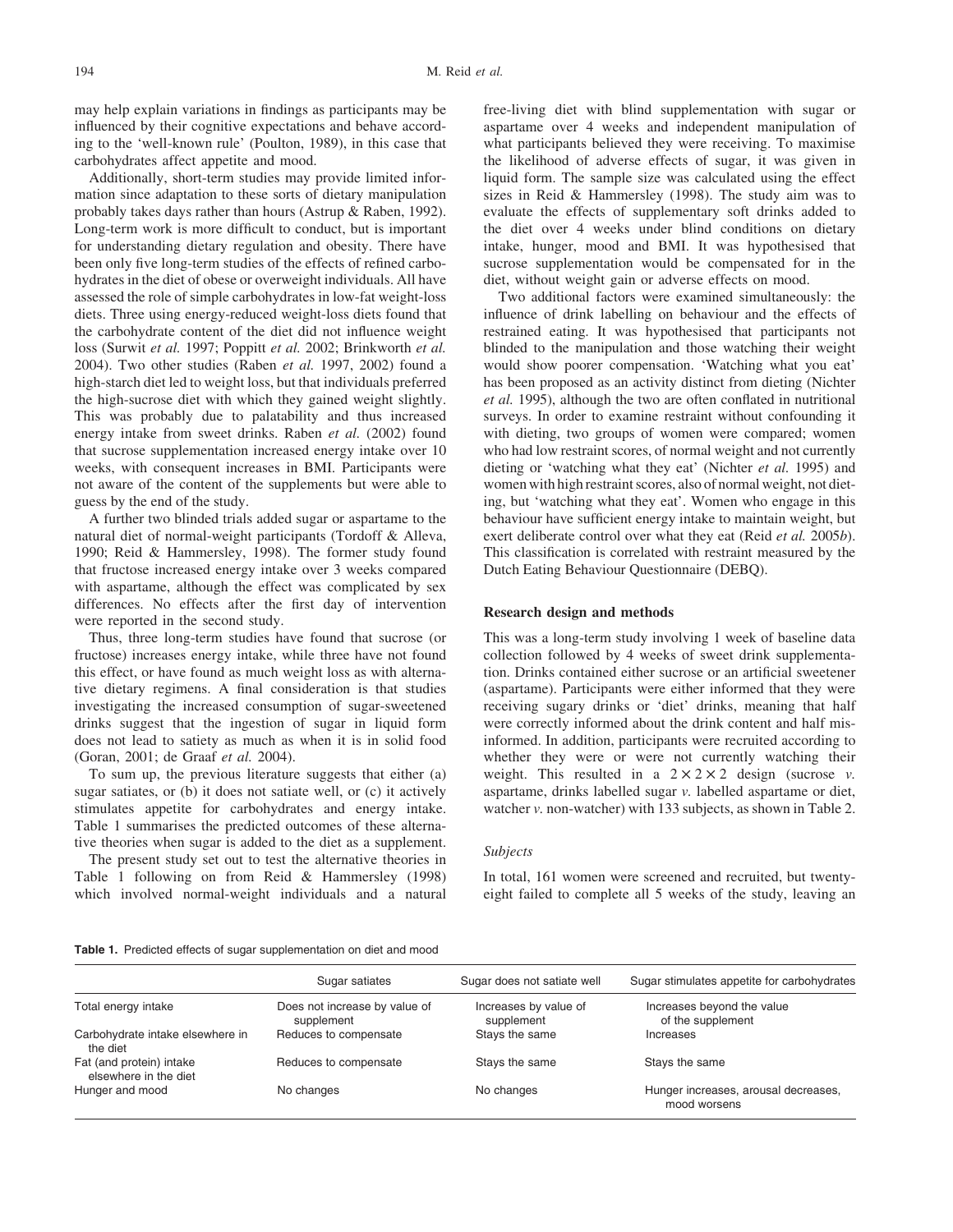|                                      |          | Received sugar |          |          | Received aspartame |          |             |
|--------------------------------------|----------|----------------|----------|----------|--------------------|----------|-------------|
|                                      | Watchers | Non-watchers   | Total    | Watchers | Non-watchers       | Total    | Grand total |
| Drink labelled 'sugar'               | 20       | 13             | 33       | 20       | 12                 | 32       | 65          |
| Drink labelled 'diet'<br>Grand total | 20<br>40 | 15<br>28       | 35<br>68 | 19<br>39 | 14<br>26           | 33<br>65 | 68<br>133   |

Table 2. Number of subjects in each cell of the experimental design\*

\* Uneven cell sizes are due to the relative rarity of women of normal weight who did not watch what they ate.

achieved sample of 133. Participants included hospital and university staff, teachers and teaching assistants from the local schools and mature university students, as well as members of the general public. Volunteers were recruited by advertising around the University and in the local community, using posters and local newspapers. Recruitment of watchers proceeded more quickly than non-watchers, so cell allocation was randomised separately for watchers and non-watchers. Initial inclusion criteria were being female, aged between 20 and 55 years old and of normal weight (BMI 18-5- $24.9 \text{ kg/m}^2$ ). However, recruitment found a number of healthy women without any signs of an eating disorder, or restraint, whose BMI lay between 17 and  $18.5 \text{ kg/m}^2$ ; six women in this BMI range were included in the study. Exclusion criteria included currently dieting or exercising to lose weight, a dislike of popular sweet carbonated drinks, being diabetic, pregnant or lactating, suffering from any serious physical or mental health problem or being on any medication that would interfere with mood such as antidepressants. Participants also had to be able to take part in the study for 5 consecutive weeks. All participants were provided with written and oral information about the study and participated after the screening interview on the basis of informed consent, which included consent to consuming test drinks that might or might not contain sugar. Subjects were paid a disturbance allowance for participating in and completing the study. Consent was obtained from the research ethics committee at the University of Essex.

#### Procedure

Subjects attended the laboratory seven times, for initial screening, at the start of the baseline week, the start of each of the four intervention weeks and at the very end of the last week. Potential subjects came in for an initial screening interview on a Friday when they were given a written description of the study and what the study entailed. Participants were informed that they would receive drinks that had been especially developed for the experiment but which tasted very similar to commercially available beverages such as 'Tizer' or 'Irn-Bru' which are commercial drinks in the UK that are not as well known as colas or lemonades. The purpose of the study was stated as being 'to investigate the effects of certain nutrients in soft drinks on people's psychological well being'. Participants actually received Irn-Bru, but in uniform unmarked bottles that did not reveal whether it contained sucrose or artificial sweeteners. A taste test was then administered with a rating form to screen out any subjects who did not like the drink that they were to be allocated throughout the study. Height and weight were then recorded and screening questionnaires were administered including the DEBQ (van Strien et al. 1986) and the brief 'Watchers' questionnaire devised by Reid et al. (2005b). Subjects who scored more than 40 on the DEBQ restraint scale were excluded. Participants remaining eligible were asked to return the following Monday when baseline blood samples were taken by a phlebotomist in the morning after breakfast. They were also asked to bring in a urine sample on that day. Finally, on that day subjects were given a food diary to complete in conjunction with the UK Ministry of Agriculture, Fisheries and Food (MAFF) food atlas for that week (baseline week). The experimenter spent about 30 min training each subject on the accurate completion of the diary.

A further appointment was scheduled for the following Monday in the morning (week 1 of the 4-week intervention). Their baseline diaries were collected and checked for accuracy, their body weight and bioimpedance measurements were taken as described further later. This time, participants were given 1 week's supply of twenty-eight test drinks and were instructed to drink the agreed amount each day at the specified times (11.00, 14.00, 18.00 and 20.00 hours) and to rate their mood directly after ingestion of the drink in the 7 d food and mood diary that they were given again. Participants were advised to keep unopened bottles in a refrigerator or a cool place. This procedure was repeated on the following three Monday or Tuesday mornings, to make up 4 weeks of intervention. Every week, participants were also asked in an open-ended way to report any unusual experiences or symptoms they had felt that might have been related to the soft drink. Finally, subjects returned at the end of intervention week 4, when their weight, bioimpedance measures and another blood sample were taken and their diaries were checked and collected.

#### Experimental drinks

Subjects received four 250 ml bottles of drink per d (total 1800 kJ; 105 g carbohydrate) in uniform bottles with the labelling manipulated. This quantity of supplementation was chosen on the basis of our previous work (Reid & Hammersley, 1998) to be the minimum that was likely to have an effect on dietary intake. Larger supplements would be more likely to have an effect, but are ethically and practically problematic. The sucrose-sweetened Irn-Bru contained 180 kJ/100 ml, 10·5 g carbohydrate and 0·35 mg Fe with traces of protein and fat. The diet Irn-Bru had 17 kJ/100 ml and 0·89 g carbohydrate, with the same amount of Fe, protein and fat. Irn-Bru and diet Irn-Bru can be discriminated by taste and smell when both are available for comparison. However, discrimination is difficult when only one is available (Reid &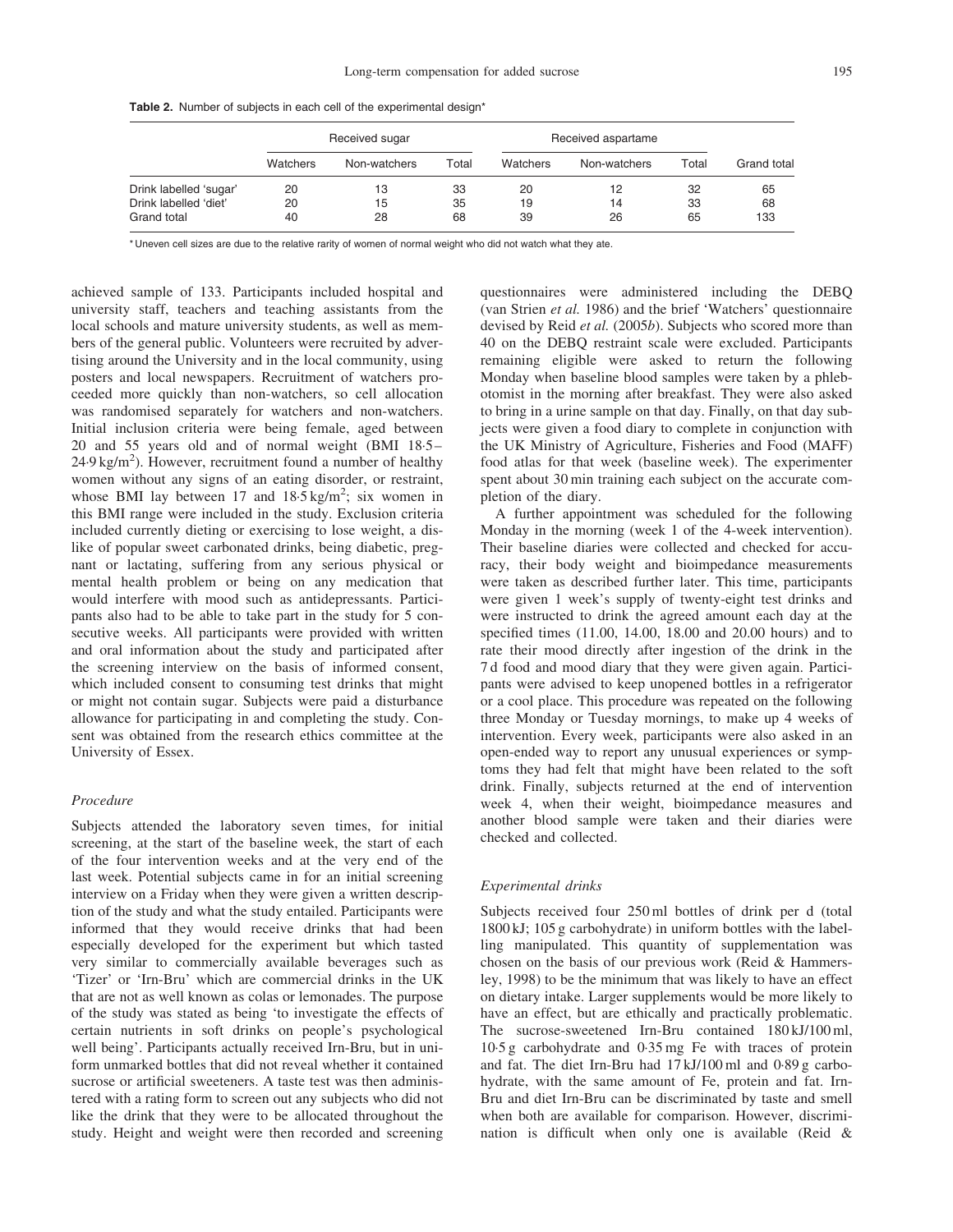Hammersley, 1998). The cover story that the drink was specially prepared for the study was intended to make this even less likely. When asked about the effects of the drinks, respondents reported a number of idiosyncratic effects, such as increased libido, that were unlikely to be related to the drink content. No respondent reported suspecting that they were receiving a soft drink that was mislabelled or differed from what they had been told to expect.

## Questionnaires

Following the procedure in the pilot study (Reid et al. 2005b) where the validity of 'watching what you eat' was investigated by relating it to the psychological trait of dietary restraint, participants in the present study were asked to self-complete the ten questions from the DEBQ restraint scale (van Strien et al. 1986), relating to concern for dieting, restriction of food intake and weight fluctuation. They also had to complete the following four questions using the questionnaire devised by Reid et al. (2005b), adapted from the study by Nichter et al. (1995):

- (1) Would you call yourself someone who watches what they eat? Always, most of the time, sometimes, never. The scale was reverse-scored for analysis, with 'never' being 1 and 'always' 4.
- (2) Would you call yourself someone who diets? This used the same scale and the same scoring method.
- (3) Are you currently watching what you eat? Yes/No.
- (4) Are you currently dieting? Yes/No.

Participants were then classified as 'watchers' who answered 'yes they currently watched what they ate' or 'non-watchers', who did not. This distinction may clarify the difference between 'healthy' and 'unhealthy dieting'. The rationale for this classification is described in Reid et al. (2005b).

#### Food, mood and activity diary

Participants also completed a 7 d food diary for the 5 weeks of the study. The diary was divided into 1 h time slots. Respondents were requested to record all food and liquid intake, the exact amount consumed, and the time of day the food was consumed. In order that participants could make a more accurate estimate of the quantities consumed they were instructed to use the MAFF food atlas and its codes in conjunction with the diaries. The MAFF atlas (Nelson et al. 1997) provides pictures of various common foods and drinks with indicative standard portion sizes that can be referred to in diaries to describe portion sizes. Diary training was given in week 1 and diary completion was monitored and discussed every time participants visited the laboratory. Participants were also informed that they could contact the experimenter if they had any questions or problems. The diary also contained visual analogue scales measuring appetite and mood daily for participants to complete before and after they had consumed each test drink at 11.00, 14.00, 18.00 and 20.00 hours. The ends of the scale were marked energetic/ tired, hungry/full, thirsty/not thirsty, happy/sad, angry/calm, anxious/composed, disgusted/satisfied, restless/relaxed, sober/ intoxicated and ill/well, measuring hunger motivation and the two mood dimensions proposed by Thayer (1978). As this was a long-term study, no attempt was made to assess any changes within 2h after each drink. Participants were also asked to keep to their usual pattern of exercise. In order to check that this was the case, activity levels were recorded in the diary kept throughout the study by asking participants to note what exercise they undertook and for how long.

#### Measurements

Anthropometric measurements. Height was measured with a wall-mounted stadiometer and body weight with a digital scale. In addition, on each visit body composition was measured using the Bodystat $^{\circledR}$  1500 bioimpedance machine (Bodystat Ltd, Isle of Man, UK). Participants were asked to lie on a bed and rested for 5 min before measurements were taken. The bioimpedance machine measured body fat, water and lean mass. It also measured BMI and BMR (in kcal). The BMR (at rest) was estimated using the Brozek and Grande formula. This formula is based on the lean weight of a subject and not on total body weight.

Urine samples. Participants were asked to bring in a urine sample every time they visited the laboratory. They were informed that urine would be analysed and would serve as an indicator of the ingestion of the beverages. This practice of collecting physical data as a 'bogus pipeline' has been shown to improve participant compliance (Roese & Jamieson, 1993). In reality, the urine samples were discarded.

Blood samples. Blood samples were taken by a phlebotomist at baseline and the last week of the study (week 5) after breakfast and were anti-coagulated with EDTA. Total cholesterol was measured by enzymic determination according to the method of Allain et al. (1974) and non-fasting TAG was measured according to the method of Bucolo & David (1973) in an AU 600 multiparametric biochemical analyzer (Olympus, Hamburg, Germany).

#### Statistical analysis

All anthropometric, lipid and dietary variables were normally distributed except for TAG which was exponentially transformed. Relationships between watchers and non-watchers were investigated using the independent  $t$  test. Raw mood data were generally not normally distributed. To eliminate individual differences in scale use, the grand mean and standard deviation for all mood ratings for each subject were calculated and each mood rating was Z-score standardised against the subject's grand mean and standard deviation (Poulton, 1989). Differences in anthropometric, lipid and dietary measures were examined using general linear modelling with a repeated-measures design (week 0, 1 or 4), with type of drink given and expectancy as fixed variables. In initial analyses, restraint status (watching or non-watching) was also included, but there were no effects of this manipulation so analyses reported in the present paper exclude this variable. Differences in moods were examined with general linear modelling using time of day and day of week as repeated measures across the baseline week, with drink and expectancy as independent factors. Where appropriate, post hoc comparisons were made with t tests. All analyses were performed using SPSS version 10 for Windows (SPSS Inc., Chicago, IL, USA). Because there were multiple analyses the standard significance level was set to  $P < 0.001$  and all effects and differences reported are significant at this level unless otherwise noted.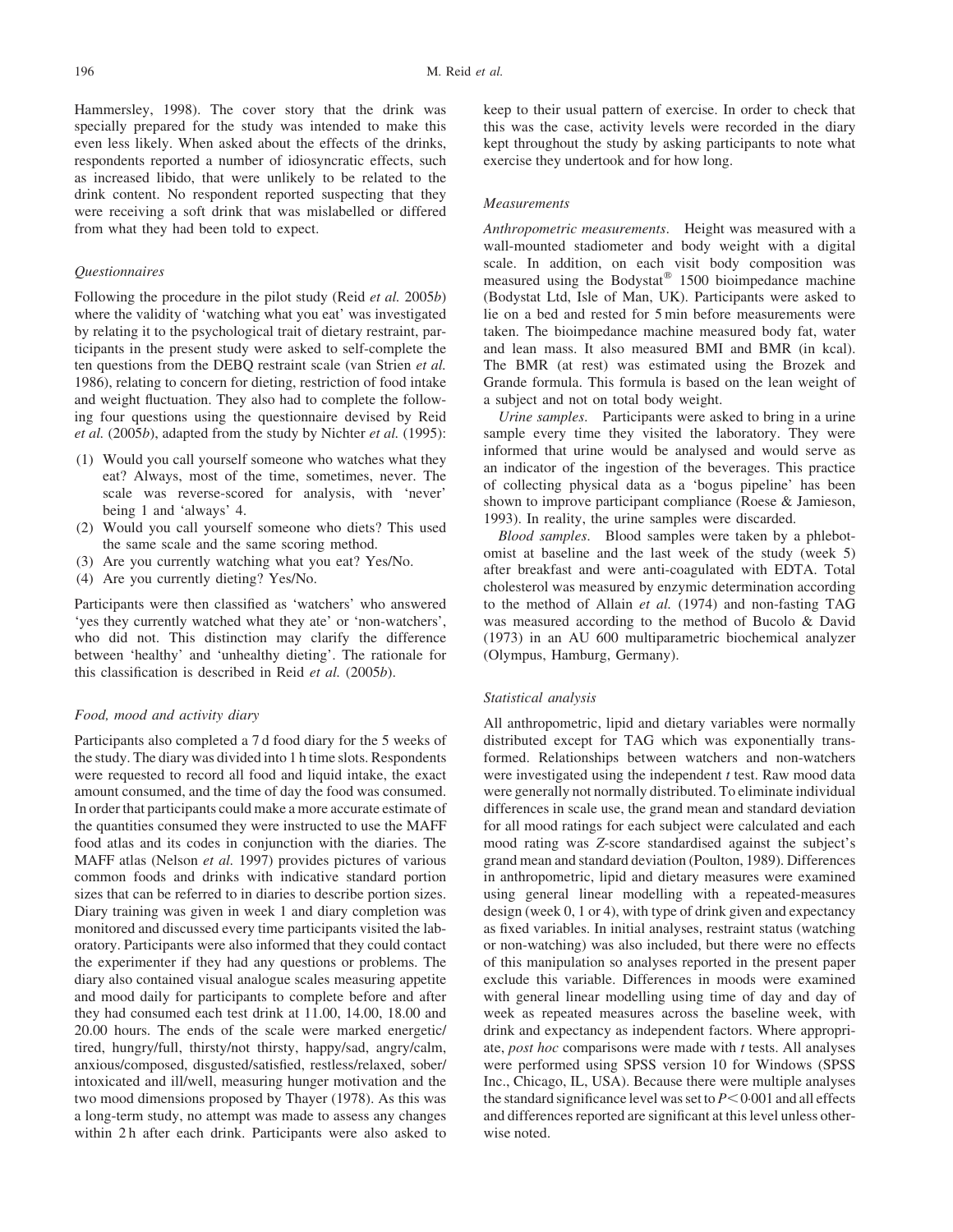#### Results

## Baseline results

There were no differences in baseline measures between those 133 who completed the study and the twenty-eight who did not. Most non-completers were unable to complete the diaries adequately, either because they found it difficult, or because of unanticipated life changes, such as having to travel, which disrupted their eating patterns. Of the 133 participants, seventynine participants were watchers (mildly restrained eaters) and fifty-four were not. Table 3 shows the baseline data, comparing watchers and non-watchers. Differences between watchers and non-watchers were maintained across the 4-week intervention.

#### Effects of the experimental intervention

Despite the baseline significant differences between watchers and non-watchers, there were no significant effects of restraint status on any of the experimental analyses. For this reason and for brevity, results are presented here without 'watching' as a factor. Results with 'watching' included did not differ materially from those presented.

## Energy intake

There was a small effect of time  $(F(2,128) = 5.17; P < 0.01)$ , due to energy intake changing over the intervention period. There was also a quadratic interaction with drink  $(F(1,129) = 17.83;$  $P<0.001$ ), suggesting that participants receiving the sucroseand aspartame-sweetened drinks behaved differently.

Fig. 1 shows energy intake during baseline and the first and fourth weeks of the intervention. It can be seen that the expectancy manipulation had no effect. Post hoc paired t tests were conducted separately for participants who received sucrose and those who received aspartame. After receiving sucrose, energy intake was higher at week  $1 (t (67)$ 

|  | Table 3. Characteristics of participants at baseline |  |  |
|--|------------------------------------------------------|--|--|
|--|------------------------------------------------------|--|--|

(Mean values and standard deviations)

df) = 6.44;  $P < 0.001$ ) and at week 4 than at baseline (t (67)  $df$  = 3·82; P<0·001) and week 1 and week 4 did not differ  $(t (67 \text{ df}) = 1.81$ ;  $P = 0.075$ ), although there was a downwards trend. The increase was approximately half the energy value of the supplementary drinks. Comparing the energy value of the supplement and the size of the change between baseline and week 4 with a paired  $t$  test, in the sucrose group the increase in energy intake was significantly lower than the supplement value (t  $(67 \text{ df}) = 4.84$ ;  $P < 0.001$ ). After receiving aspartame, by paired  $t$  tests energy intake was marginally lower at week 1 ( $t$  (64 df) = 2·18;  $P<0.05$ ) and at week 4 (t (64 df) = 2.0; P $< 0.05$ ) than at baseline, and week 1 and week 4 did not differ  $(t (64 df) = 0.16; NS).$ 

## Nutrient intake

In groups receiving sucrose drinks, carbohydrate intake increased approximately half the amount of the content of the supplements, while in groups receiving aspartame, carbohydrate intake remained approximately constant, so there was a main effect of drink  $(F(1,129) = 53.81; P < 0.001)$ . Another way of describing these findings is that subjects receiving carbohydrate supplementation proportionately decreased their voluntary carbohydrate intake elsewhere in the diet. Additionally, across all groups, fat intake tended to decrease across the intervention period  $(F(2,250) = 12.68; P < 0.001)$  and fat intake decreased more amongst groups receiving sucrose drinks  $(F(2,250) = 33.33;$  $P<0.001$ ). This decrease applied across MUFA, PUFA and SFA. Protein intake tended also to decrease  $(F(2,250) = 15.60;$  $P<0.001$ ) and this decrease was also greater in the group receiving sucrose  $(F(2,250) = 28.04; P < 0.001)$ . Fig. 2 summarises these data, showing the proportional changes in carbohydrate, fat and protein intake. There were no significant differences in alcohol intake, cholesterol or fat intakes.

|                                                         |            |         | All subjects |          | Watchers | Non-watchers |         |
|---------------------------------------------------------|------------|---------|--------------|----------|----------|--------------|---------|
|                                                         | $\sqrt{n}$ | Mean    | SD           | Mean     | SD       | Mean         | SD      |
| Age                                                     | 133        | 31.8    | $9 - 1$      | 32.2     | 9.4      | $31 - 2$     | $8-7$   |
| Height (cm)                                             | 133        | 165     | $6-4$        | 165      | $5-6$    | 165**        | 7.4     |
| BMI ( $kg/m2$ )                                         | 133        | 22.5    | 2.8          | 23.4     | 2.7      | $21.2**$     | 2.6     |
| Body fat (%)                                            | 133        | 27.8    | $5-4$        | 28.8     | $5-0$    | $26.4*$      | $5 - 7$ |
| Exercise (min/week)                                     | 133        | 114     | 95           | 131      | 89.5     | $90.0*$      | 97.9    |
| BMR (kJ/d per kg)                                       | 133        | 101     | 9.2          | 99       | 8.3      | $104.6**$    | 9.4     |
| Length of menstrual cycle (d)                           | 128        | 28.3    | 2.2          | 28.4     | $1-7$    | $28 - 1$     | 2.8     |
| Total cholesterol (mmol/l)                              | 131        | 4.6     | 0.8          | 4.5      | 0.8      | 4.7          | 0.8     |
| TAG (mmol/l)+                                           | 131        | $1 - 1$ | $1-7$        | $1-0$    | $1-7$    | $1.2*$       | 1.6     |
| Daily energy intake (kJ)                                | 133        | 7867.0  | 1858-9       | 7846.0   | 1825-4   | 7896-3       | 1884-0  |
| Energy from fat (%)                                     | 133        | $18-7$  | $3-7$        | 18.3     | $3-4$    | 19.2         | 4.2     |
| Energy from PUFA (%)                                    | 133        | $3-6$   | $1 - 1$      | $3-6$    | $1 - 1$  | $3-6$        | 1.2     |
| Energy from MUFA (%)                                    | 133        | 7.1     | 1·6          | 6.9      | $1-4$    | 7.2          | 1.8     |
| Energy from SFA (%)                                     | 133        | $8-0$   | 2.2          | 7.9      | 2.0      | 8.4          | 2.5     |
| Energy from protein (%)                                 | 133        | 18.9    | $5-6$        | 19.1     | $5-1$    | $18-5$       | $6 - 2$ |
| Energy from carbohydrates (%)                           | 133        | 62.5    | $6-2$        | $62 - 6$ | $6-0$    | 62.3         | $6 - 5$ |
| Alcohol (units/d)                                       | 133        | 1.8     | 1.9          | 2.0      | 1.9      | $1-4$        | 2.0     |
| Restraint scores (Dutch Eating Behaviour Questionnaire) | 133        | $20-6$  | 7.6          | 24.9     | $6-4$    | $14.5***$    | 4.4     |

Mean value was significantly different from that for watchers: \*  $P<0.05$ , \*\*  $P<0.0001$  (one-way ANOVA). † Geometric mean.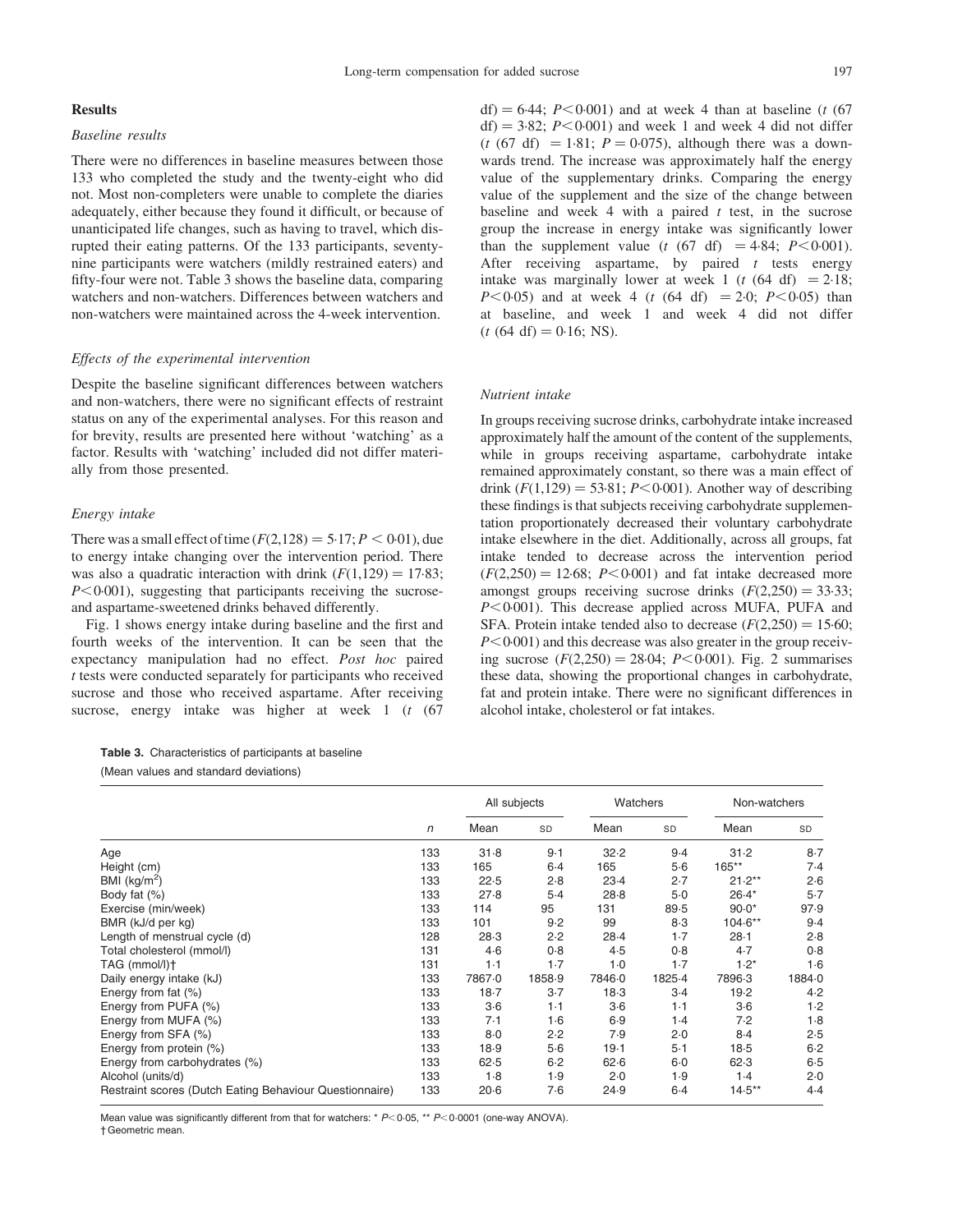

Fig. 1. Effects of sucrose or aspartame drink supplementation on energy intake over 4 weeks. Subjects expected drinks to contain sucrose, and the drinks contained sucrose ( ); subjects expected the drinks to contain aspartame, and the drinks contained sucrose  $(- - \cdot)$ ; subjects expected the drinks to contain sucrose, and the drinks contained aspartame ( ); subjects expected the drinks to contain aspartame, and the drinks contained aspartame  $( - - \cdot )$ . Values are means, with standard deviations represented by vertical bars.

Table 4 shows the main data at baseline and at week 1 and 4 of supplementation. Because there were no effects of restraint status or expectancy, data are broken down only by supplement.

## Body weight

The mean body weight of the 133 women at baseline was 61·35 (SD 8·37) kg. There was a marginal effect of drink on body weight  $(F(10.20, 1.86) = 4.509; P < 0.05)$ , with more women who received the sucrose drink gaining some weight during the study and more women receiving aspartame losing weight. Fig. 3 plots weight gain against baseline BMI. It can be seen that most subjects gained or lost less than 2 kg during the study.

#### Subjective state

Across the 5 weeks, mood scores varied significantly as a function of time of day. In general linear modelling analyses mood also tended to change across the 5 weeks, but did not vary as a function of the experimental conditions. Fig. 4 shows mean rated tiredness (Z-corrected) across time of day and across the weeks. Tiredness is shown because the largest effect was found on this mood rating item. It can be seen that there is a marked variation in tiredness by time of day, with women being more tired at 18.00 and 20.00 hours than during the day. A trend for women to rate themselves less tired or more energetic across the study can be seen by comparing a given time of day across each week. There were similar trends (not shown) across the study for women to rate their mood less positively as the weeks progressed (less happy). More angry, anxious, ill, aroused, disgusted and restless; these were also modulated by circadian effects.

More detailed analysis revealed that there were significant effects of the expectancy manipulation on rated hunger during the baseline week, that is, before any test drinks were given. In general linear modelling using time of day and day of week as repeated measures across the baseline week, with drink and expectancy as independent factors, there were significant effects of time of day  $(F = 27.96$ (3,83 df);  $P<0.001$ ), a day  $\times$  time interaction ( $F = 2.45$ ) (18,68 df);  $P < 0.005$ ) and a day  $\times$  drink  $\times$  expectancy interaction ( $F = 5.07$  (3,83 df);  $P < 0.005$ ). In the first and final week of the intervention there were no equivalent effects, but only effects involving day and time of day. Fig. 4 shows rated hunger across the baseline 7 d. It can be seen that those anticipating receiving diet soft drinks the following week tended to vary less across time of day in their hunger ratings than those anticipating sugary soft drinks. The latter groups tended to rate themselves hungrier at 11.00 and 18.00 hours, generally before eating main meals (Fig. 5).

### Discussion

The present study set out to establish the effects of adding sucrose to the diet over 4 weeks, compared with artificially sweetened control drinks. In short, sugar satiated, leading to reduced energy intake and reduced intake of carbohydrate, fat and protein, without mood or hunger effects. However, satiety was imperfect.

Normal-weight women compensated for the added sucrose by reducing energy intake elsewhere, particularly choosing less



Fig. 2. Effects of sucrose or aspartame drink supplementation on proportional nutrient intake over 4 weeks. ( $\blacksquare$ ), Protein; ( $\blacksquare$ ), fat; ( $\square$ ), carbohydrate.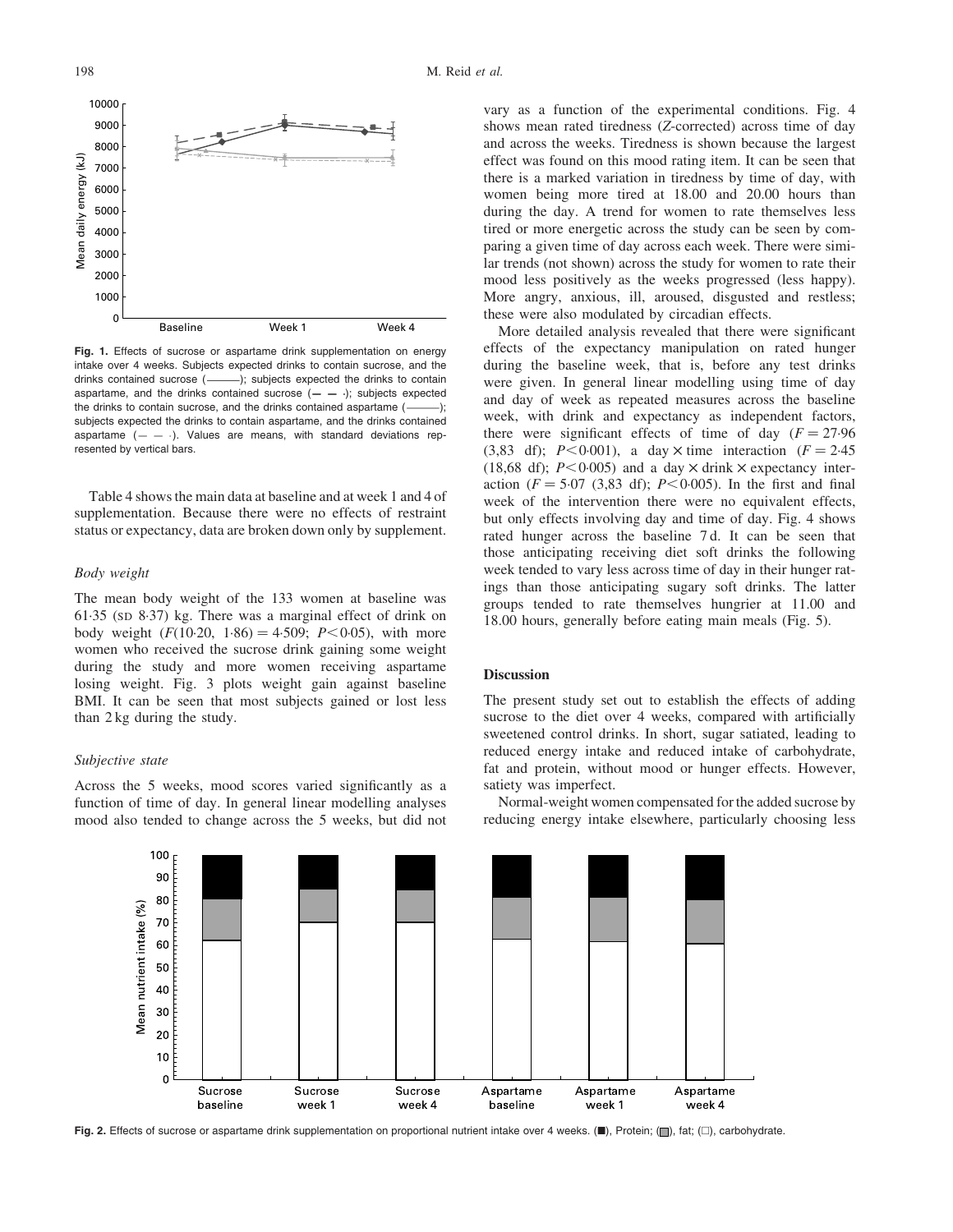|                                       |                   |                              | Baseline  |    |                                                                                                                                                                                                                                                                                                     |                                                                                                                                | Week <sub>1</sub>                                                                                                                                                                                                                                                                                    |                            |                                |                                                | Week 4    |                       |
|---------------------------------------|-------------------|------------------------------|-----------|----|-----------------------------------------------------------------------------------------------------------------------------------------------------------------------------------------------------------------------------------------------------------------------------------------------------|--------------------------------------------------------------------------------------------------------------------------------|------------------------------------------------------------------------------------------------------------------------------------------------------------------------------------------------------------------------------------------------------------------------------------------------------|----------------------------|--------------------------------|------------------------------------------------|-----------|-----------------------|
|                                       | Sucrose           | SD                           | Aspartame | SD | Sucrose                                                                                                                                                                                                                                                                                             | G                                                                                                                              | Aspartame                                                                                                                                                                                                                                                                                            | 9                          | Sucrose                        | 9                                              | Aspartame | SD                    |
|                                       | 22.81             | 2.89                         |           |    |                                                                                                                                                                                                                                                                                                     |                                                                                                                                |                                                                                                                                                                                                                                                                                                      |                            |                                |                                                |           |                       |
|                                       |                   |                              |           |    | $\begin{array}{l} 68.76 \\ 20.76 \\ 20.76 \\ 20.76 \\ 20.76 \\ 20.76 \\ 20.76 \\ 20.76 \\ 20.76 \\ 20.76 \\ 20.76 \\ 20.76 \\ 20.76 \\ 20.76 \\ 20.76 \\ 20.76 \\ 20.76 \\ 20.76 \\ 20.76 \\ 20.76 \\ 20.76 \\ 20.76 \\ 20.76 \\ 20.76 \\ 20.76 \\ 20.76 \\ 20.76 \\ 20.76 \\ 20.76 \\ 20.76 \\ 20$ | 88<br>26 5 88<br>26 8 88 9 2 2 3 4 9 5 6 7 8 9 8 9 8 9 8 9 8 9 8 9 8 9 8 9 8 9 9 9 9 9 9 9 9 8 9 9 9 9 9 9 9 9 9 9 9 9 9 9 9 9 | $\begin{array}{ll} 21.98 \\ 21.87 \\ 22.48 \\ 23.58 \\ 24.39 \\ 25.58 \\ 26.59 \\ 27.59 \\ 28.59 \\ 29.59 \\ 20.59 \\ 21.59 \\ 22.59 \\ 23.59 \\ 24.59 \\ 25.59 \\ 26.59 \\ 27.59 \\ 28.59 \\ 29.59 \\ 21.59 \\ 22.59 \\ 23.59 \\ 24.59 \\ 25.59 \\ 26.59 \\ 27.59 \\ 28.59 \\ 29.59 \\ 29.59 \\ 23$ | 2.66<br>2062.96<br>54.56   | 87<br>8788889887<br>8888898778 | 2006<br>2006: 2006<br>2006: 2006<br>2006: 2017 |           | 77<br>955.50<br>53.97 |
| tal carbohydrate (                    | 7929-13<br>235-39 | 809.52<br>62.52              |           |    |                                                                                                                                                                                                                                                                                                     |                                                                                                                                |                                                                                                                                                                                                                                                                                                      |                            |                                |                                                |           |                       |
| rtoohydrate, excluding supplement (g) |                   |                              |           |    |                                                                                                                                                                                                                                                                                                     |                                                                                                                                |                                                                                                                                                                                                                                                                                                      |                            |                                |                                                |           |                       |
| at (g)                                |                   |                              |           |    |                                                                                                                                                                                                                                                                                                     |                                                                                                                                |                                                                                                                                                                                                                                                                                                      |                            |                                |                                                |           |                       |
| votein N                              |                   |                              |           |    |                                                                                                                                                                                                                                                                                                     |                                                                                                                                |                                                                                                                                                                                                                                                                                                      |                            |                                |                                                |           |                       |
|                                       |                   |                              |           |    |                                                                                                                                                                                                                                                                                                     |                                                                                                                                |                                                                                                                                                                                                                                                                                                      |                            |                                |                                                |           |                       |
|                                       |                   | 28<br>88<br>884 86<br>884 86 |           |    |                                                                                                                                                                                                                                                                                                     |                                                                                                                                |                                                                                                                                                                                                                                                                                                      | せのトキ8<br>20.01年の<br>20.01年 |                                |                                                |           |                       |
|                                       |                   |                              |           |    |                                                                                                                                                                                                                                                                                                     |                                                                                                                                |                                                                                                                                                                                                                                                                                                      |                            |                                |                                                |           |                       |
|                                       |                   |                              |           |    |                                                                                                                                                                                                                                                                                                     |                                                                                                                                |                                                                                                                                                                                                                                                                                                      |                            |                                |                                                |           |                       |

Table 4. Dietary changes between baseline and week 1 and week 4 of supplementation

(Mean values and standard deviations)

(Mean values and standard deviations)

Dietary changes between baseline and week 1 and week 4 of supplementation



Weight gain (kg)

Fig. 3. Weight gain after 4 weeks of supplementation with sucrose-  $(\diamond)$  or aspartame-containing ( $\bullet$ ) drinks.

carbohydrate in their free diets, but also reducing fat and protein intake. Fat intake reduced significantly, by some 6 g per d, but with large individual differences. However, there was not complete compensation for the added sucrose; women receiving it consumed about 800 kJ more energy per d, although the supplements contained 1800 kJ. In terms of carbohydrate-specific compensation, women reduced their free carbohydrate intake by about half the quantity in the fixed supplement (approximately 50 g of 105 g). The incomplete compensation tended to lead to some weight gain, although this trend was not significant; there were large individual differences in weight fluctuation over the study and for most women the weight gained (or lost) over the 4 weeks was less than 2 kg.

The study systematically varied level of dietary restraint amongst normal-weight women, but this did not affect the outcomes. While there were significant differences of the expected kind between women who watched what they ate and those who did not, both groups tended to eat low-fat diets with approximately 19 % of energy from fat (Astrup et al. 2000). This applied both to women with higher restraint scores and those with lower restraint scores, which suggests that low-fat diets relative to population norms are not necessarily cognitively controlled in ways that are represented in questions about restraint. With hindsight, normal-weight 'non-watchers' may be mostly women who do not watch what they eat because they are habituated to a relatively healthy, low-fat diet. In contrast, non-watchers who eat a normative UK diet, higher in fat, may tend to become overweight and would have been excluded from the present study.

A consequent limitation of the findings is that they apply only to women of normal weight eating low-fat diets. Overweight or obese women, men and individuals currently eating higher-fat diets might have responded differently. In some studies, overweight individuals have gained more weight than in the present study (Ludwig et al. 2001; Raben et al. 2002). However, a number of studies have found that sucrose intake leads to reductions in body weight (Gibson, 1993; Bolton-Smith & Woodward, 1994; Raben et al. 1997; Saris et al. 2000; Astrup et al. 2000). Further research is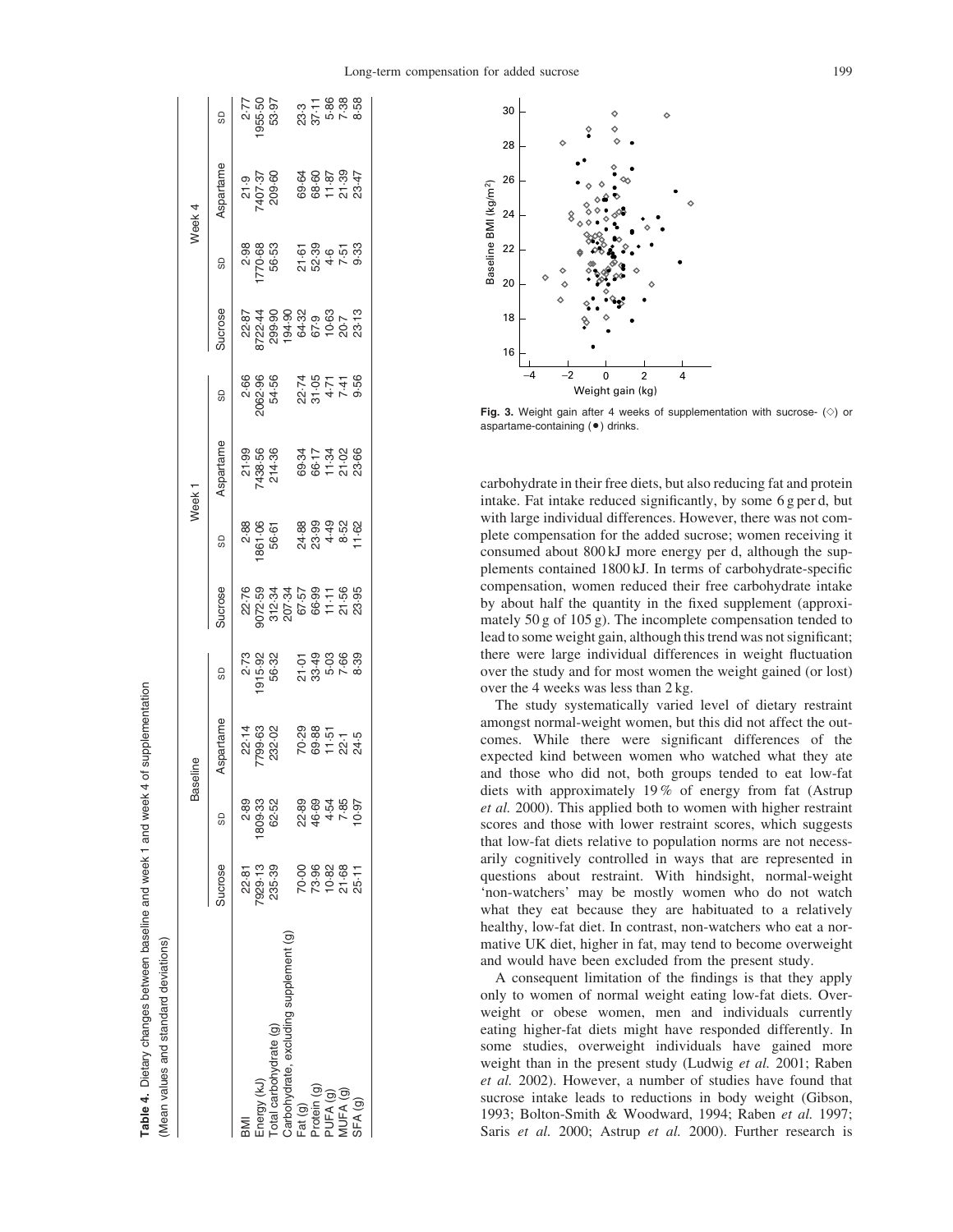

Fig. 4. Effects of sucrose  $(-\bullet-)$  or aspartame  $(-\blacksquare-)$  drink supplementation on Z-corrected rated tiredness.

required to understand these variations, but respondents' diet before intervention and the magnitude of their weekly weight fluctuations may both be important. Furthermore, compensation may be poorer when subjects are not blind to the dietary manipulation, or when supplementation involves increased sweetness in the diet (Appleton *et al.* 2004).

Because the study only included normal-weight women eating low-fat diets, it cannot definitively answer the question of whether adding sucrose to the diet is an effective way of helping to reduce population fat intake. Participants did not need to reduce their fat intake, they reduced fat less than they compensated for added carbohydrate by reducing carbohydrate intake elsewhere, and the modest, non-significant, weight gain observed was not of clinical concern. The study needs to be replicated in overweight individuals who need to reduce fat intake and lose weight.

Another limitation of the study is that the mean daily increase in energy intake  $(<1000 \text{ kJ})$  was within the likely margin of reporting error in unweighed, free-living food diaries (de Castro, 1994). This makes the finding of partial compensation equivocal to interpret. Ideally, the findings need to be replicated with more accurate dietary recording, but this would be a challenge over 5 weeks.

Varying expectancies by labelling the drinks as being sugar or diet drinks and informing subjects what they were to receive in a counter-balanced design had no effect on the main study outcomes, showing that the physiological mechanisms underlying compensation were more important than psychological factors over 4 weeks. Expectancies did influence mood ratings but only during the baseline week when women anticipating diet drinks varied their hunger ratings less across the day. This shows that the procedure was sufficiently sensitive to detect mood changes and implies that the absence of mood effects of sucrose supplementation was unlikely to be a type II error. Mood also tended to change across the 4 weeks of the study, probably due to test fatigue. In protracted testing procedures participants may begin to respond more negatively purely because they dislike the procedure. Modelling mood effects after ingestion is complex (R Hammersley and M Reid, unpublished results).

It can be concluded that under controlled conditions psychological factors are not important determinants of the effects of carbohydrate on diet or mood, despite a popular literature promoting such effects (Reid & Hammersley, 2001). When participants are accurately aware of what they are receiving, it is conceivable that popular beliefs could influence expectancies and lead to alterations in mood or diet. A working hypothesis, not rejected by these data, is that psychological influences such as expectancy effects are neither as consistent nor as persistent as physiological effects and hence more likely to be found in the short term (Reid et al. 2005a). This is consistent with previous findings on manipulating alcohol expectancies (Hammersley et al. 1998). Even if expectancy effects are inconsistent and do not persist over a period of weeks, they may inadvertently affect experimental results, particularly in non-blind, or repeated-measures, short-term designs (Bunting, 2001). The expected outcomes of eating do influence subsequent food choices (Reid et al. 2005a).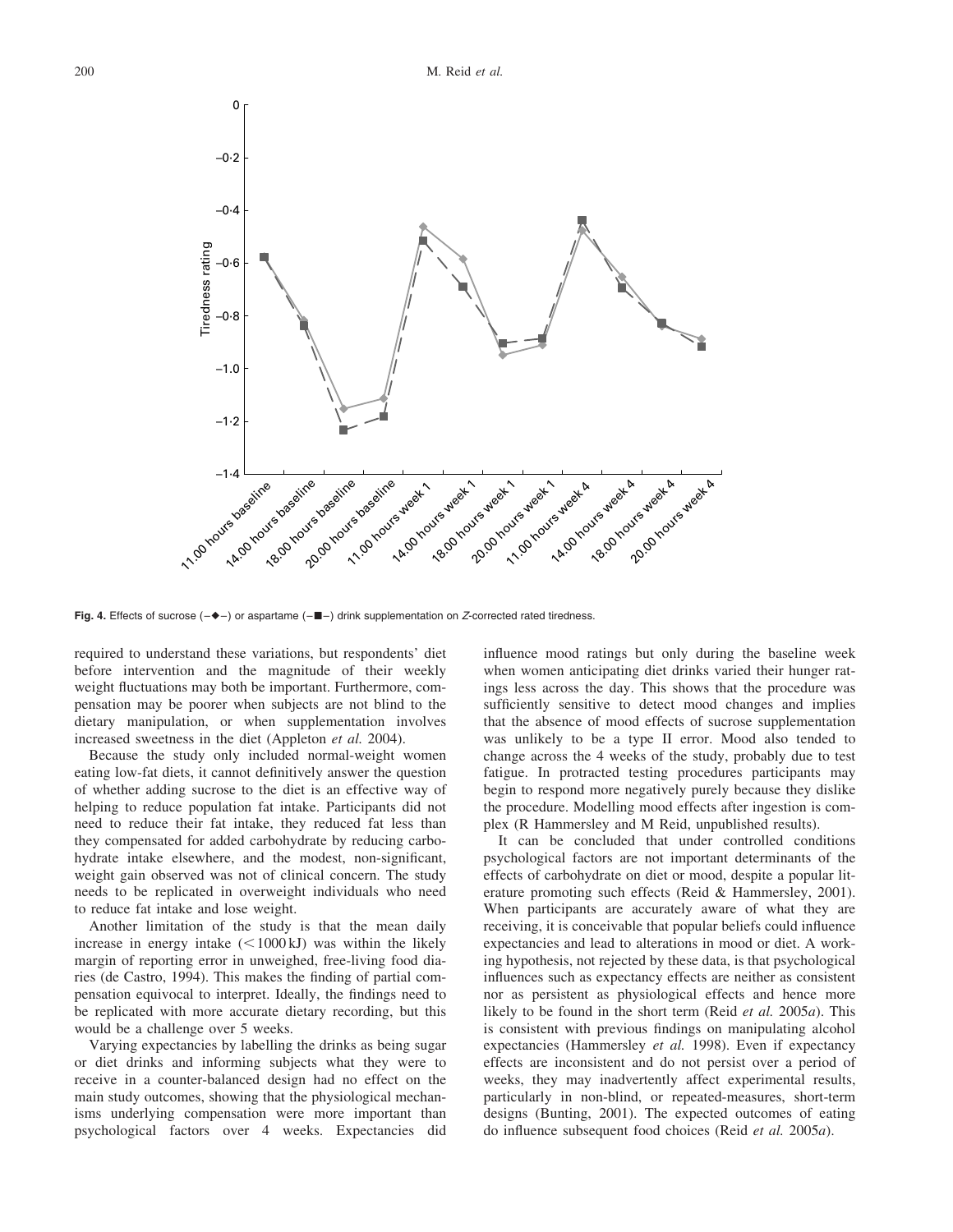

Fig. 5. Effects of anticipating sucrose or aspartame on Z-corrected rated hunger over the baseline week. Subjects expected drinks to contain sucrose, and the drinks contained sucrose ( $-\blacklozenge$ ); subjects expected the drinks to contain aspartame, and the drinks contained sucrose ( $-\blacksquare$ ); subjects expected the drinks to contain sucrose, and the drinks contained aspartame  $(-\mathbf{A}-)$ ; subjects expected the drinks to contain aspartame, and the drinks contained aspartame  $(- \times -)$ .

Implications of these findings are as follows. First, normalweight women compensate for added sucrose in the diet by reducing their free intake, particularly of carbohydrate. There was no evidence of women failing to compensate, or eating additional sweet or carbohydrate food, or experiencing adverse psychological effects. Second, it remains to be established whether overweight individuals would respond similarly and meantime it is premature to recommend adding sucrose-containing drinks to the diet to provide an energydense satiating alternative to fat. Third, there was evidence of nutrient-specific compensation for sucrose over 4 weeks, although this was not fully accurate. The mechanisms for nutrient-specific compensation remain to be established although these results support the findings that human subjects have a better appetite reduction response to carbohydrates than to fat (Rolls, 1986). Fourth, psychological expectancies did not influence mood or food choice over a period of weeks. The findings suggest that compensation over this time scale is physiologically rather than cognitively determined.

### **Conclusions**

Overall, there was no evidence that sucrose was a unique or problematic substance. It is harder to compensate for energy-dense foods in general (Levitsky, 2005) and in the present study there was no evidence of adverse effects on mood, hunger or increased carbohydrate intake. However, compensation was only partial for added sucrose with only modest reductions in fat intake of about 6 g per d, so were sucrose to be added to the diet, with the aim of reducing fat intake, some weight gain might result in normal-weight individuals. Alternatively, compensation might continue to improve beyond 4 weeks with no eventual significant weight gain. A problem is that the current participants did not need to reduce fat intake. The impact of adding sucrose to the diets of overweight individuals and those eating higher-fat diets remains to be ascertained.

#### Acknowledgements

This research was conducted at the University of Essex (Colchester, Essex, UK), while the first, second and fourth authors were employed there. We are grateful to the Biotechnology and Biological Sciences Research Council (grant no. D12497) for financial support. We thank the Department of Biological Sciences at the University of Essex for taking the blood samples and Essex Rivers Hospital Trust (Colchester, Essex, UK) for analysis of the blood samples. M. R. and R. H. had the initial idea for the study, were responsible for obtaining funding and manuscript writing. R. H. was also responsible for data interpretation and statistical expertise. A. J. H. contributed to the design of the study, provided statistical expertise, and critically reviewed the manuscript for intellectual content. P. S. was responsible for overseeing subject recruitment, data collection, coding and data analysis. There were no conflicts of interest.

#### References

- Allain CC, Poon LS, Chan CSG, Richmond W & Fu PC (1974) Enzymatic determination of total cholesterol. Clin Chem 20, 470-475.
- Appleton KM, Rogers PJ & Blundell JE (2004) Effects of a sweet and a nonsweet lunch on short-term appetite: differences in female high and low consumers of sweet/low-energy beverages. J Hum Nutr Diet 17, 425-434.
- Astrup A (2005) The satiating power of protein a key to obesity prevention? Am J Clin Nutr 82,  $1-2$ .
- Astrup A, Grunwald GK, Melanson EL, Saris WH & Hill JO (2000) The role of low-fat diets in body weight control: a meta-analysis of ad libitum dietary intervention studies. Int J Obes Relat Metab Disord 24, 1545-1552.
- Astrup A & Raben A (1992) Obesity: an inherited metabolic deficiency in the control of macronutrient balance? Eur J Clin Nutr 46, 611-620.
- Benton D (2002) Carbohydrate ingestion, blood glucose and mood. Neurosci Biobehav Rev 26, 293-308.
- Blundell JE & Burley VJ (1990) Evaluation of the satiating power of dietary fat in man. In Progress in Obesity Research [Y Oomura,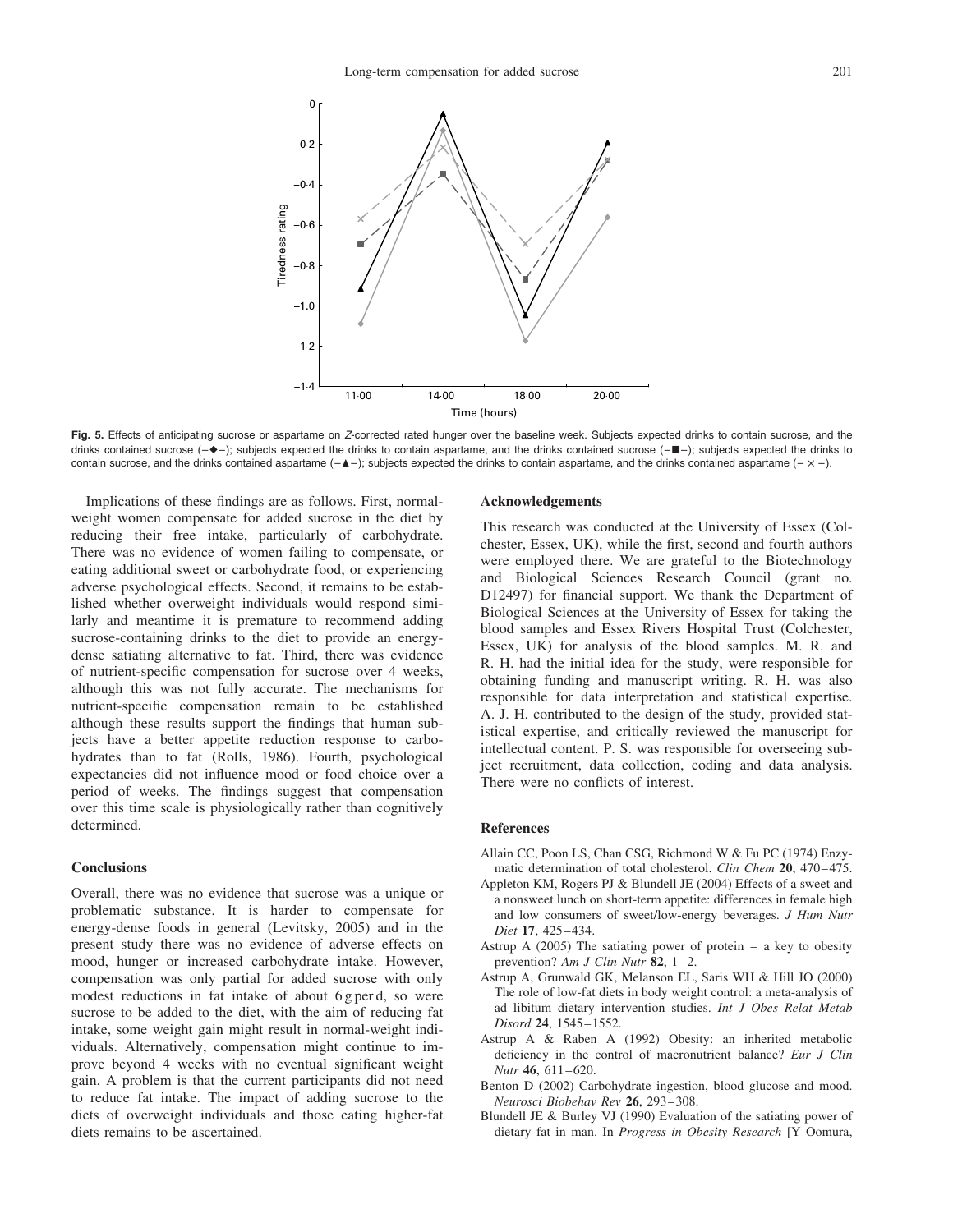S Atrui, S Inoue, T Shimazu editors], pp. 435 –437. London: John Libby.

- Blundell JE, Green S & Burley VJ (1994) Carbohydrates and human appetite. Am J Clin Nutr 59, Suppl., 728S-734S.
- Bolton-Smith C & Woodward M (1994) Dietrary composition and fat to sugar ratios in relation to obesity. Int J Obes Relat Metab Disord 18, 820 –828.
- Brinkworth GD, Noakes M, Keogh JB, Luscombe ND, Wittert GA & Clifton PM (2004) Long-term effects of a high-protein, low-carbohydrate diet on weight control and cardiovascular risk markers in obese hyperinsulinemic subjects. *Int J Obes* 28, 661–670.
- British Nutrition Foundation (1999) Obesity: The Report of the British Nutrition Foundation Task Force. London: Blackwell Science.
- Bucolo G & David H (1973) Quantitative determination of serum triglycerides by the use of enzymes. Clin Chem 19, 476-482.
- Bunting J () (2001) The role of expectancies in consumer food choice. PhD Thesis, Glasgow Caledonian University, Glasgow.
- Byrnes A, Edwards CM, Ghatei MA, Dornhorst A, Morgan LM, Bloom SR & Frost GS (2003) A randomised four-intervention crossover study investigating the effect of carbohydrates on daytime profiles of insulin, glucose, non-esterified fatty acids and triacylglycerols in middle-aged men. Br J Nutr 89, 207-218.
- de Castro JM (1987) Macronutrient relationships with meal patterns and mood in the spontaneous feeding behaviour of humans. Physiol Behav 39, 561 – 569.
- de Castro JM (1994) Methodology, correlational analysis, and interpretation of diet diary records of the food and fluid intake of free-living humans. Appetite 23, 179-192.
- Department of Health (2002) Health Survey for England, Adults 1993–2002, Table 6. Excel spreadsheet. Accessed 2 October 2006. http://www.dh.gov.uk/PublicationsAndStatistics/PublishedSurvey/ HealthSurveyForEngland/HealthSurveyResults/HealthSurvey ResultsArticle/fs/en?CONTENT\_ID=4001334&chk=RgQBk4.
- de Graaf C, Blom WAM, Smeets PAM, Stafleu A & Hendriks HFJ (2004) Biomarkers and satiation and satiety. Am J Clin Nutr 79, 946 –961.
- Geiselman PT & Novin D (1982) Sugar infusion can enhance feeding. Science 218, 490-491.
- Gibson SA (1993) Consumption and sources of sugars in the diet of British school children: are high-sugar diets nutritionally inferior? J Hum Nutr Diet 6, 355 –371.
- Goran MI (2001) Metabolic precursors and effects of obesity in children: a decade of progress, 1990–1999. Am J Clin Nutr 73, 158–171.
- Goris AHC, Meijer EP & Westerterp KR (2001) Repeated measurement of habitual food intake increases underreporting and induces selective underreporting. Br J Nutr  $85, 629 - 634$ .
- Hammersley R, Finnigan F & Millar K (1998) Verbal expectancies and performance after alcohol. Addict Behav 23, 489 –496.
- Hill AJ & Blundell JE (1986) Macronutrients and satiety: the effects of a high protein or high carbohydrate meal on subjective motivation to eat and food preferences. Nutr Behav 3, 133-144.
- Hill JO, Melanson EL & Wyatt HT (2000) Dietary fat intake and regulation of energy balance: implications for obesity. J Nutr 130, 284S – 288S.
- Levitsky DA (2005) The non-regulation of food intake in humans: hope for reversing the epidemic of obesity. Physiol Behav 86, 623 –632.
- Lieberman HR, Wurtman J & Chew B (1986) Changes in mood after carbohydrate consumption among obese individuals. Am J Clin Nutr 45, 772-778.
- Ludwig DS, Peterson KE & Gortmaker SL (2001) Relation between consumption of sugar-sweetened drinks and childhood obesity: a prospective, observational analysis. Lancet 357,  $505 - 508$ .
- Ministry of Agriculture, Fisheries and Food (1991) National Food Survey Annual Reports on Household Food Consumption and Expenditure. London: H.M. Stationery Office.
- Nelson M, Atkinson M & Meyer J (1997) A Photographic Atlas of Food Portion Sizes. London: MAFF Publications.
- Nichter M, Ritenbaugh C, Nichter M, Vuckovic N & Aickin M (1995) Dieting and "watching" behaviours among adolescent females: report of a multimethod study. J Adolesc Health 17,  $153 - 162$ .
- Pivonka EEA & Grunewald KK (1990) Aspartame or sugar sweetened beverages effects on mood in young women. J Am Diet Assoc Res 90, 250-252.
- Poppitt SD, Keogh GF, Prentice AM, Williams DE, Sonnemans HM, Valk EE, Robinson E & Wareham NJ (2002) Long-term effects of ad libitum low-fat, high-carbohydrate diets on body weight and serum lipids in overweight subjects with metabolic syndrome. Am J Clin Nutr 75, 11-20.
- Poulton EC (1989) Bias in Quantifying Judgements. London: Erlbaum.
- Prentice A & Jebb SA (1995) Obesity in Britain: gluttony or sloth? Br Med J 311, 437–439.
- Raben A, Macdonald I & Astrup A (1997) Replacement of dietary fat by sucrose or starch: effects on 14 d ad libitum energy intake, energy expenditure and body weight in formerly obese and never-obese subjects. J Obes Relat Metab Disord 21, 846 – 859.
- Raben A, Vasilaras TH, Moller AC & Astrup A (2002) Sucrose compared with artificial sweeteners: different effects on ad libitum food intake and body weight after 10 weeks of supplementation in overweight subjects. Am J Clin Nutr 76, 721-729.
- Reid M, Bunting J & Hammersley R  $(2005a)$  The relationship between the Food Expectancy Questionnaire (FEQ) and selfreported eating behaviour. Appetite 45, 127–136.
- Reid M & Hammersley R (1998) The effect of blind substitution of aspartame sweetened for sugar-sweetened soft drinks on appetite and mood. *Br Food J* 100, 254-259.
- Reid M & Hammersley RH (1999) The effects of carbohydrate consumption on subjective mood state – a review of methodology. Nutr Res Rev 12, 3-23.
- Reid M & Hammersley RH (2001) Dependence-like features of carbohydrates. In Food Cravings and Addiction, pp. 477 – 494 [MM Hetherington, editor]. Leatherhead, UK: Leatherhead Food Research Association.
- Reid M, Hammersley R & Rance J (2005b) Restraint, dieting and watching what you eat among female students. Nutr Bull 30,  $120 - 125$
- Reid M & Hetherington M (1997) The effects of carbohydrates and protein on satiety; a review of methodology. Neurosci Biobehav Rev 21, 295 – 308.
- Roese NJ & Jamieson DW (1993) 20 Years of bogus pipeline research – a critical review and meta-analysis. Psychol Bull 114,  $363 - 375$ .
- Rolls B (1986) Sensory specific satiety. Nutr Rev 44, 93-101.
- Saris WHM (2003) Sugars, energy metabolism, and body weight control. Am J Clin Nutr 78, Suppl., 850S-857S.
- Saris WHM, Astrup A, Prentice AM, et al. (2000) Randomized controlled trial of changes in dietary carbohydrate/fat ratio and simple vs complex carbohydrates on body weight and blood lipids: the CARMEN study. Int J Obes Relat Metab Disord 24, 1310 –1318.
- Satia JA, Keku T, Galanko JA, Martin C, Doctolero RT, Tajima A, Sandler RS & Carethers JM (2005) Diet, lifestyle, and genomic instability in the North Carolina colon cancer study. Cancer Epidemiol Biomarkers Prev 14, 429-436.
- Skidmore PM & Yarnell JW (2004) The obesity epidemic: prospects for prevention. *QJM* 97, 817-825.
- Spitzer L & Rodin J (1987) Effects of fructose and glucose preloads on subsequent food intake. Appetite 8, 135 – 145.
- Surwit RS, Feinglos MN, McCaskill CC, Clay SL, Babyak MA, Brownlow BS, Plaisted CS & Lin PH (1997) Metabolic and